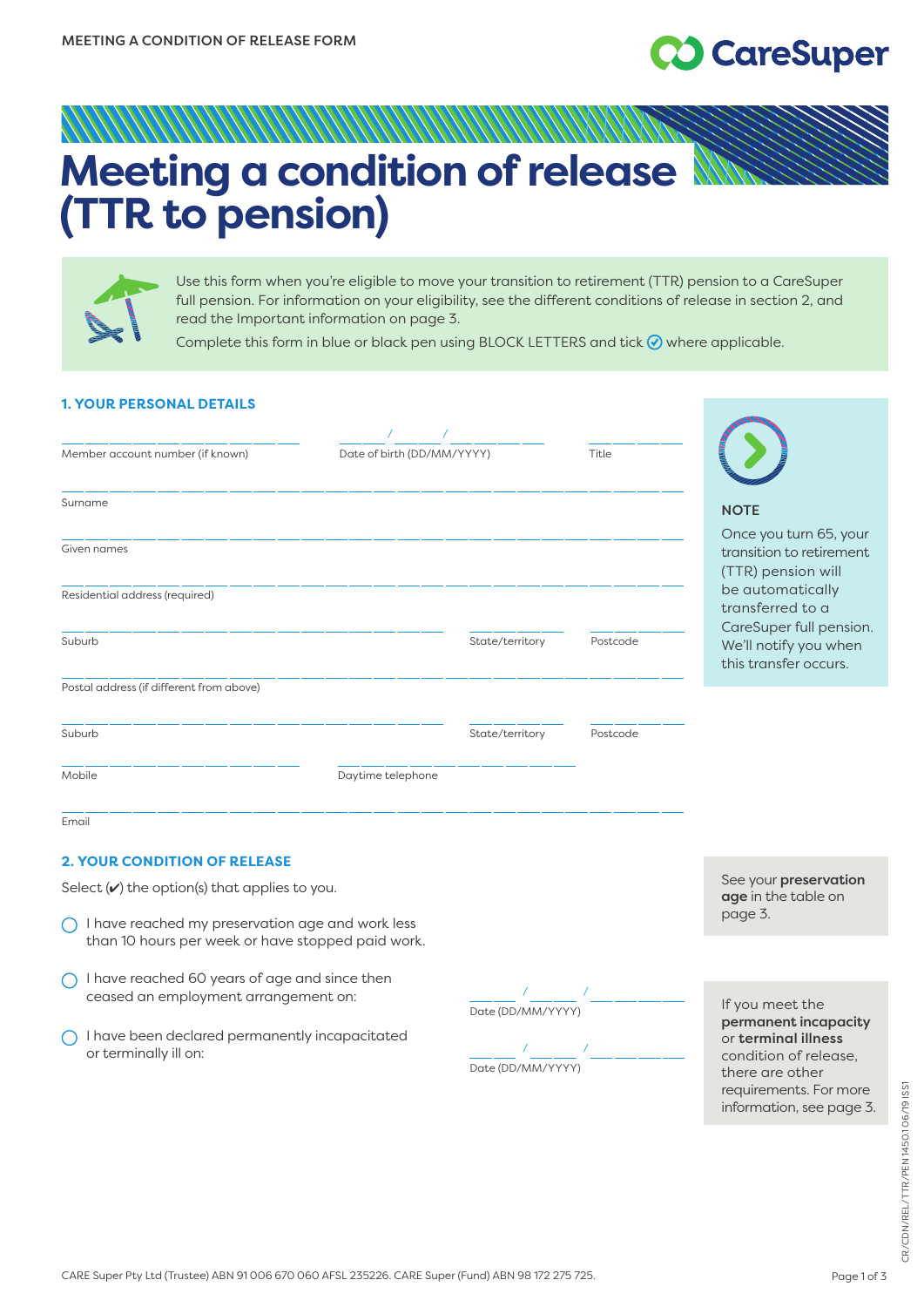## **3. AUTHORISATION**

#### **PRIVACY**

In completing this form, CareSuper collects your personal information in accordance with our Privacy Policy. If you choose not to provide your personal information we may not be able to process your application or administer your account.

- **•** I confirm that I have read CareSuper's Privacy Policy available at caresuper.com.au/ privacypolicy[. I understand how CareSuper intends to handle my personal information a](http://www.caresuper.com.au/privacypolicy)nd acknowledge that my personal information will only be used for the purposes specified.
- **•** I understand and consent to the collection, disclosure and use of my personal information by the Trustee to convert my TTR pension to the retirement phase and administer my pension account.
- $\bigcap$  I authorise CareSuper to use, or disclose, the ID information provided to electronically match identity details against government records, or other identification sources. The identity match process may involve the use of the Australian Government's Document Verification Service and CareSuper's third-party identity match provider. CareSuper reserves the right to request additional ID information if required.

#### RESIDENCY DECLARATION

I confirm that I'm an Australian citizen, New Zealand citizen or permanent resident of Australia.

## OYes ONo

## MEMBER DECLARATION AND CONSENT

- **•** I apply to become a member of CareSuper Pension and agree to be bound by the provisions of the Trust Deed as it exists and as it may be amended from time to time.
- **•** I confirm that I have read and understood the current Pension Guide PDS and that the information on this application is true and correct to the best of my knowledge and belief.
- **•** I confirm that I'm eligible to transfer my TTR pension to a retirement pension and I meet the condition selected in section 2.
- **•** I understand that once commenced, the level of pension will remain unchanged unless I advise the Trustee in writing.
- **•** I understand there is a limit on the amount of money I can have in the retirement phase and it is my responsibility to monitor this limit.
- **•** I agree that the Trustee will adjust the pension payments from time to time to ensure that the level of payments do not fall outside the prescribed income levels specified by the regulatory authorities.

By signing this authorisation, I agree to the declarations above.

Member's full name

Member's signature Date (DD/MM/YYYY)

/ /

If you have any questions about your rights under the privacy legislation, please call 1300 360 149.



#### **YOU MUST PRINT AND THEN SIGN THIS FORM**

The form won't be valid if you don't sign it.

#### **ONCE YOU'RE DONE**

Return this completed form to:

**CareSuper** Locked Bag 20019 Melbourne VIC 3001

For more information call 1300 360 149.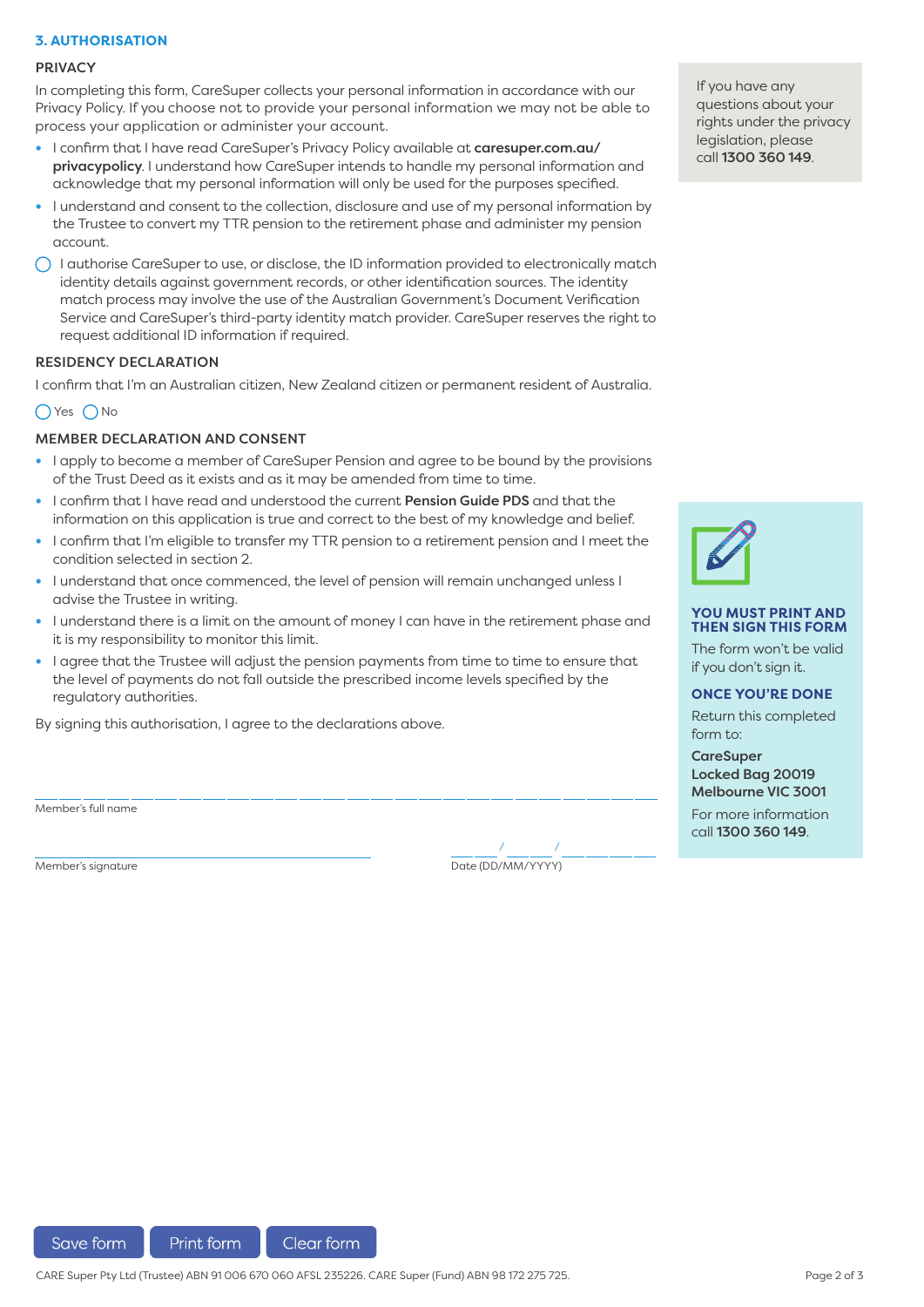## **IMPORTANT INFORMATION**

If you've met certain 'conditions of release' (specified in section 2 of this form), you can apply to convert your TTR pension to 'retirement phase'. This will mean:

- **•** Investment earnings are tax exempt
- **•** A 'transfer balance cap' applies, and
- **•** Your annual pension amount is not subject to a maximum drawdown amount.

Under legislation, transition to retirement (TTR) accounts automatically enter the 'retirement phase' once the holder has satisfied a condition of release (see section 2 on the form) and notified the Trustee. This means you won't need to convert your Transition to Retirement (TTR) account to an allocated pension for earnings tax exemption to be available. You'll need to inform CareSuper that you've met a condition of release so that your investment earnings can be treated as income tax exempt earnings. The value of the superannuation interest that supports your transition to retirement income account will begin to count towards your 'Transfer Balance Cap' from the time the transition to retirement pension enters the 'retirement phase'. For further information on this cap visit [ato.gov.au/super](http://www.ato.gov.au/super) or speak to your financial advisor.

Note: Once you reach age 65, these investments will automatically transfer to the tax-free investments and will count towards your Transfer Balance Cap. We'll notify you when this transfer occurs.

## PERMANENT INCAPACITY OR TERMINAL ILLNESS

If you meet the permanent incapacity or terminal illness condition of release, the Trustee must be reasonably satisfied that 'the member's ill-health (whether physical or mental) makes it unlikely that the member will engage in gainful employment for which the member is reasonably qualified by education, training or experience'. To assist the Trustee with its determination you must provide two certificates from your registered medical practitioners, one of which must be a specialist in the area related to your illness or injury. The medical practitioners must certify that you meet the definition of permanent incapacity in accordance with superannuation legislation. To do this, you'll need to complete the Claim your super form available via [caresuper.com.au/forms](http://www.caresuper.com.au/forms).

## YOUR PRESERVATION AGE

| Date of birth               | <b>Preservation age</b> |
|-----------------------------|-------------------------|
| Before 1 July 1960          | 55                      |
| 1 July 1960 to June 30 1961 | 56                      |
| 1 July 1961 to June 30 1962 | 57                      |
| 1 July 1962 to June 30 1963 | 58                      |
| 1 July 1963 to June 30 1964 | 59                      |
| 1 July 1964 or after        | 60                      |

## RETIREMENT PHASE

The 'retirement phase' is when the income on your earnings is exempt from income tax. A limit applies to the amount of money you can have in 'retirement phase'.

#### TRANSFER BALANCE CAP

There is a limit on the amount of super that you can have in all of your tax-free retirement accounts combined, including your CareSuper Pension account. This limit is called the Transfer Balance Cap. The cap applies to the total balance of your existing tax-free retirement accounts. Refer to ato.gov.au for further information. If you exceed the cap, you may be required to pay a fine and transfer the excess money out of your retirement accounts. You should speak to a licensed or appropriately authorised financial adviser about whether this change will cause you to breach the cap.

## OTHER THINGS YOU SHOULD KNOW

Your existing pension payments will continue in accordance with your chosen payment amount and method. If you wish to change your pension payments, you can do this through MemberOnline at [caresuper.com.au/login](http://www.caresuper.com.au/login) or by calling us on 1300 360 149.

Your beneficiary nomination will also remain in place, if you have made one.